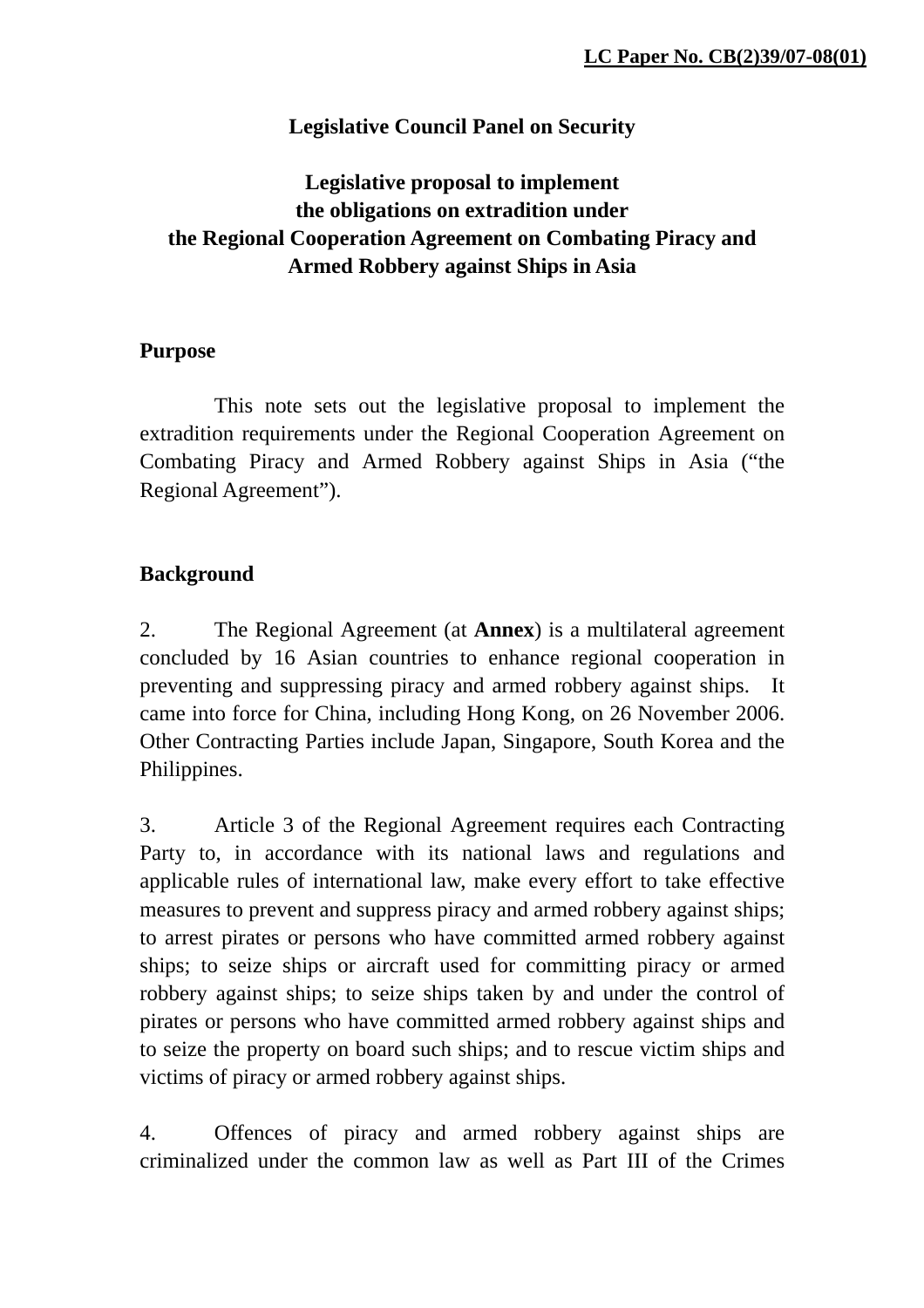Ordinance (Cap 200). Seizure of property may be effected under section 103 of the Criminal Procedure Ordinance (Cap. 221). The Maritime Rescue Coordination Centre (MRCC), operated by the Marine Department, serves as a point of contact for ships to report emergency cases. Upon receipt of a piracy report from a ship, the MRCC will liaise and coordinate with the Police for the necessary rescue action. The above legislation and arrangements meet the requirements under Article 3 of the Regional Agreement.

5. Article 13 of the Regional Agreement requires a Contracting Party, subject to its national laws and regulations, to endeavour to render mutual legal assistance in criminal matters with respect to piracy and armed robbery against ships to other Contracting Parties. Section 5(4) of the Mutual Legal Assistance in Criminal Matters Ordinance (Cap. 525) allows Hong Kong to provide such assistance on the basis of reciprocity.

6. Other provisions of the Regional Agreement (save Article 12, details regarding which are set out in paragraph 7 below) can either be fulfilled by administrative measures or do not impose direct obligations on Hong Kong.

# **The Proposal**

7. Article 12 of the Regional Agreement specifies that a Contracting Party shall, subject to its national laws and regulations, endeavour to extradite pirates or persons who have committed armed robbery against ships, and who are present in its territory, to the other Contracting Party which has jurisdiction over them, at the request of that Contracting Party. To implement this requirement, we need to make an order under section 3 of the Fugitive Offenders Ordinance (Cap. 503) to direct that the procedures in Cap. 503 shall apply as between Hong Kong and other Contracting Parties to the Regional Agreement. The order is subsidiary legislation and is subject to the negative vetting procedure.

8. We have previously made eight similar orders to implement the extradition provisions under other international conventions, as follows-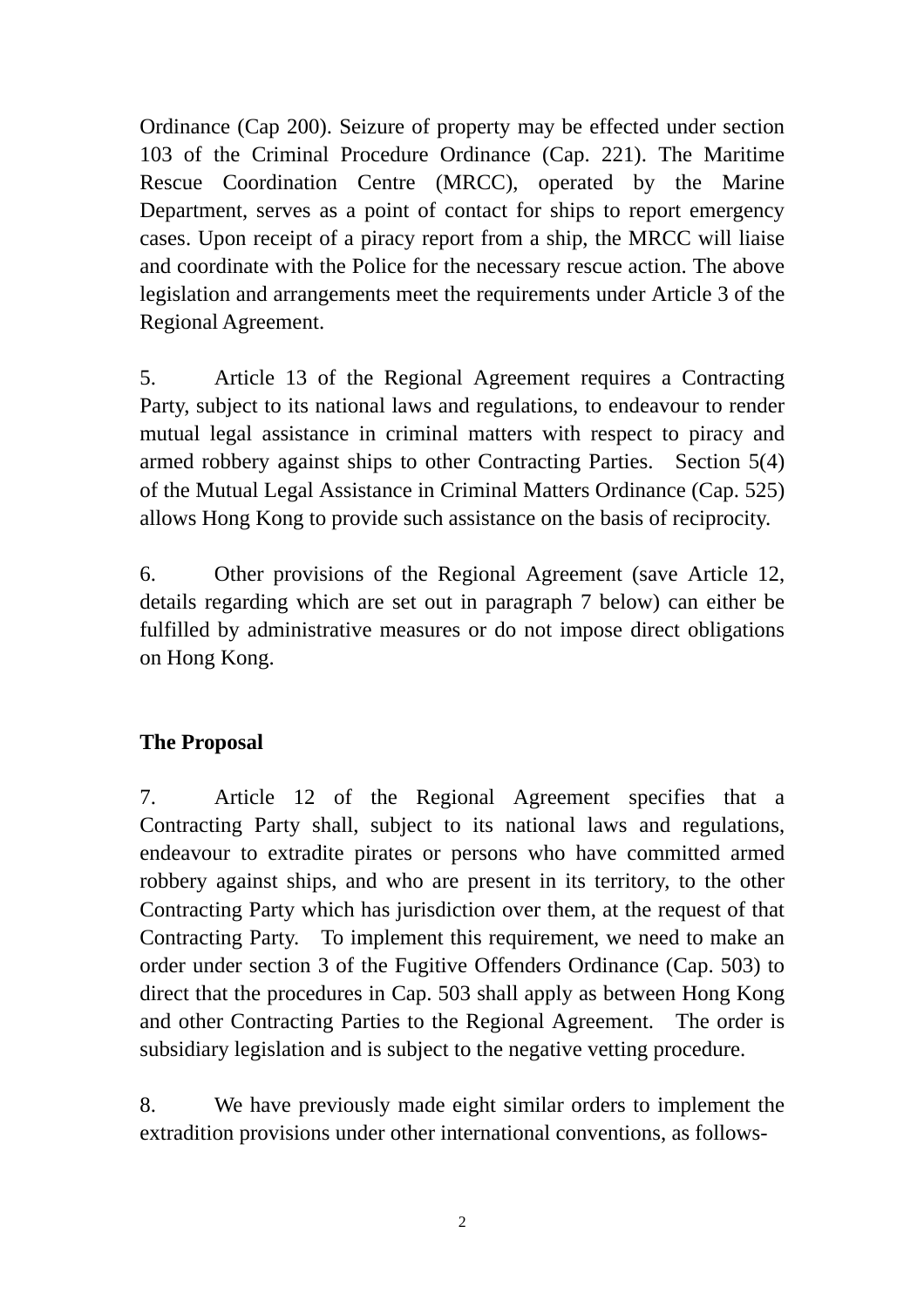- (a) the Fugitive Offenders (Safety of Civil Aviation) Order (Cap. 503G) giving effect to the extradition provisions under the Convention for the Suppression of Unlawful Seizure of Aircraft, the Convention for the Suppression of Unlawful Acts Against the Safety of Civil Aviation and the Protocol for the Suppression of Unlawful Acts of Violence at Airports Serving International Civil Aviation;
- (b) the Fugitive Offenders (Internationally Protected Persons and Hostages) Order (Cap. 503H) giving effect to the extradition provisions under the Convention on the Prevention and Punishment of Crimes Against Internationally Protected Persons, including Diplomatic Agents and the International Convention Against the Taking of Hostages;
- (c) the Fugitive Offenders (Torture) Order (Cap. 503I) giving effect to the extradition provisions under the Convention Against Torture and Other Cruel, Inhuman or Degrading Treatment or Punishment;
- (d) the Fugitive Offenders (Drugs) Order (Cap. 503J) giving effect to the extradition provisions under the United Nations Convention Against Illicit Traffic in Narcotic Drugs and Psychotropic Substances;
- (e) the Fugitive Offender (Genocide) Order (Cap. 503K) giving effect to the extradition provisions under the Convention on the Prevention and Punishment of the Crime of Genocide;
- (f) the Fugitive Offenders (Safety of United Nations and Associated Personnel) Order (L.N. 61 of 2007) giving effect to the extradition provisions under the Convention on the Safety of United Nations and Associated Personnel;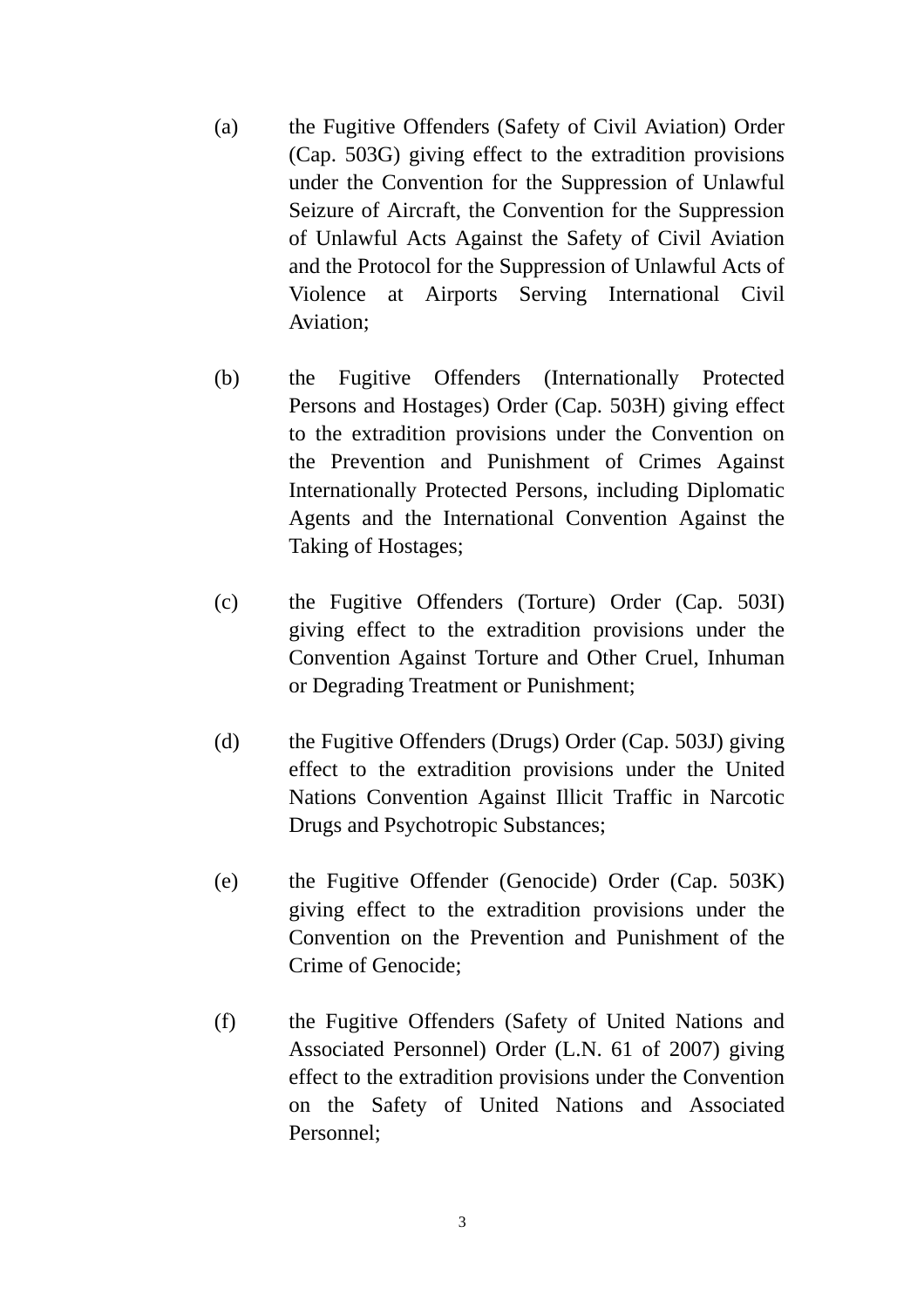- (g) the Fugitive Offenders (Suppression of the Financing of Terrorism) Order (Cap. 503AA) giving effect to the extradition provisions under the International Convention for the Suppression of the Financing of Terrorism; and
- (h) the Fugitive Offenders (Corruption) Order (L.N. 100 of 2007) giving effect to the extradition provisions under the United Nations Convention Against Corruption.

**Security Bureau October 2007**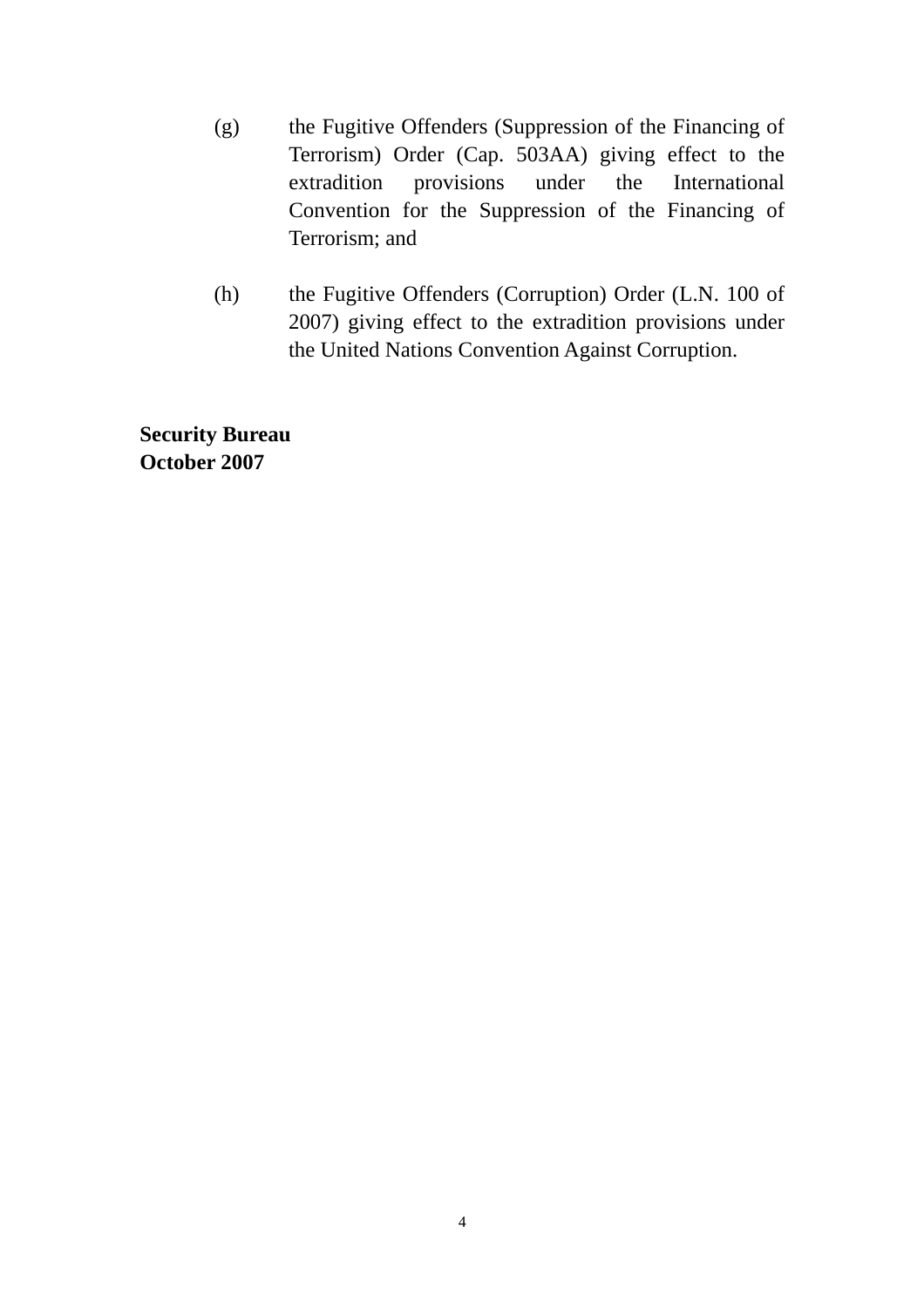#### Annex

Regional Cooperation Agreement on Combating Piracy and Armed Robbery against Ships in Asia

The Contracting Parties to this Agreement,

Concerned about the increasing number of incidents of piracy and armed robbery against ships in Asia,

Mindful of the complex nature of the problem of piracy and armed robbery against ships,

Recognizing the importance of safety of ships, including their crew, exercising the right of navigation provided for in the United Nations Convention on the Law of the Sea of 10 December 1982, hereinafter referred to as "the UNCLOS",

Reaffirming the duty of States to cooperate in the prevention and suppression of piracy under the UNCLOS,

Recalling "Tokyo Appeal" of March 2000, "Asia Anti-Piracy Challenges 2000" of April 2000 and "Tokyo Model Action Plan" of April 2000,

Noting the relevant resolutions adopted by the United Nations General Assembly and the relevant resolutions and recommendations adopted by the International Maritime Organization,

Conscious of the importance of international cooperation as well as the urgent need for greater regional cooperation and coordination of all States affected within Asia, to prevent and suppress piracy and armed robbery against ships effectively,

Convinced that information sharing and capacity building among the Contracting Parties will significantly contribute towards the prevention and suppression of piracy and armed robbery against ships in Asia,

Affirming that, to ensure greater effectiveness of this Agreement, it is indispensable for each Contracting Party to strengthen its measures aimed at preventing and suppressing piracy and armed robbery against ships,

Determined to promote further regional cooperation and to enhance the effectiveness of such cooperation,

Have agreed as follows:

 $\mathbf{1}$ 

 $- -$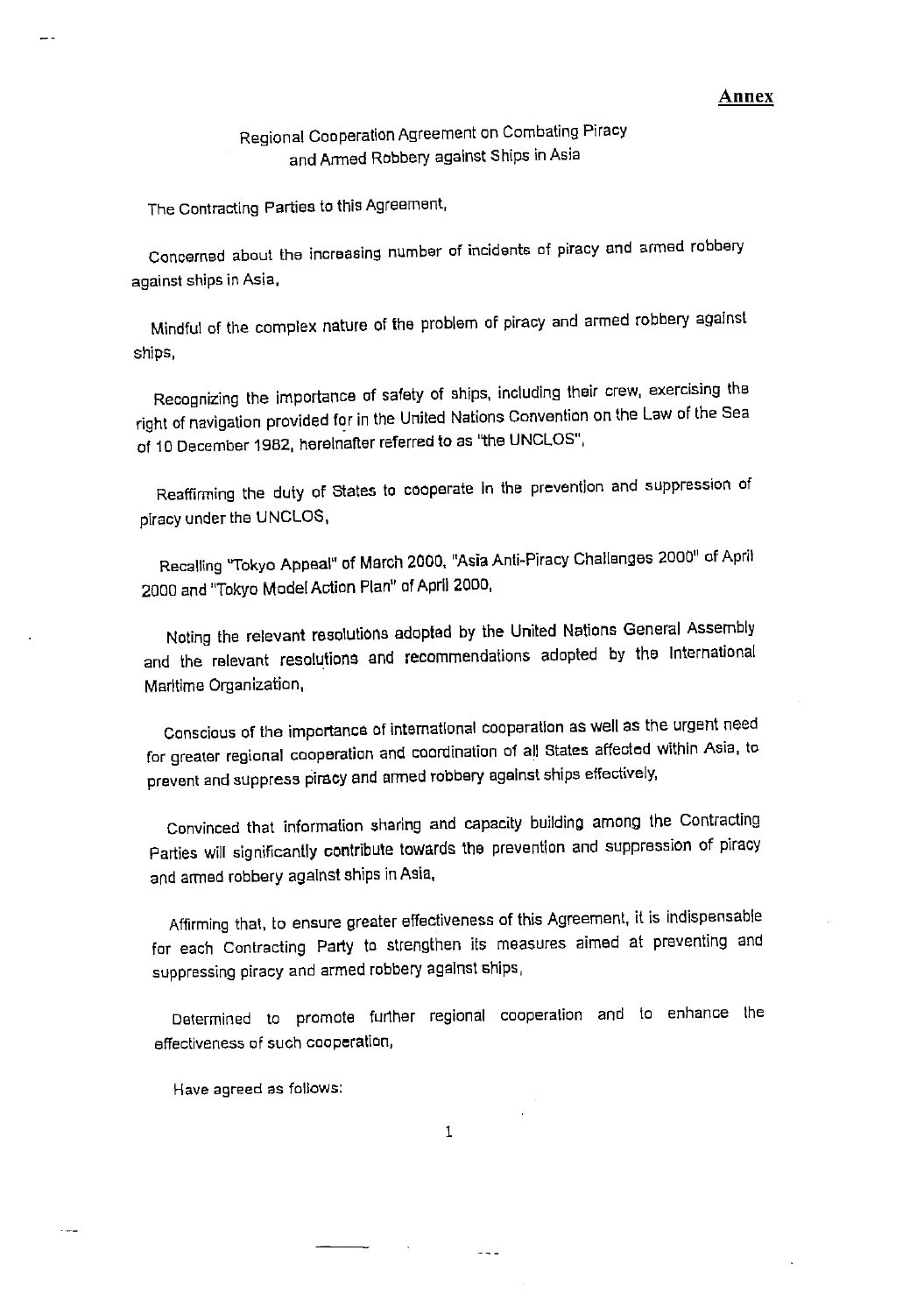#### Part I Introduction

#### Article 1 **Definitions**

1. For the purposes of this Agreement, "piracy" means any of the following acts:

ت ب ب پ

- . (a) any illegal act of violence or detention, or any act of depredation, committed for private ends by the crew or the passengers of a private ship or a private aircraft, and directed:
	- on the high seas, against another ship, or against persons or  $(i)$ property on board such ship;
	- against a ship, persons or property in a place outside the jurisdiction  $(ii)$ of any State;
- (b) any act of voluntary participation in the operation of a ship or of an airoraft with knowledge of facts making it a pirate ship or aircraft;
- (c) any act of inciting or of intentionally facilitating an act described in subparagraph (a) or (b).
- 2. For the purposes of this Agreement, "armed robbery against ships" means any of the following acts:
	- (a) any illegal act of violence or detention, or any act of depredation, committed for private ends and directed against a ship, or against persons or property on board such ship, in a place within a Contracting Party's jurisdiction over such offences;
	- (b) any act of voluntary participation In the operation of a ship with knowledge of facts making it a ship for armed robbery against ships;
	- (c) any act of inciting or of intentionally facilitating an act described in subparagraph (a) or (b).

 $\mathop{\mathbb{I}}\nolimits$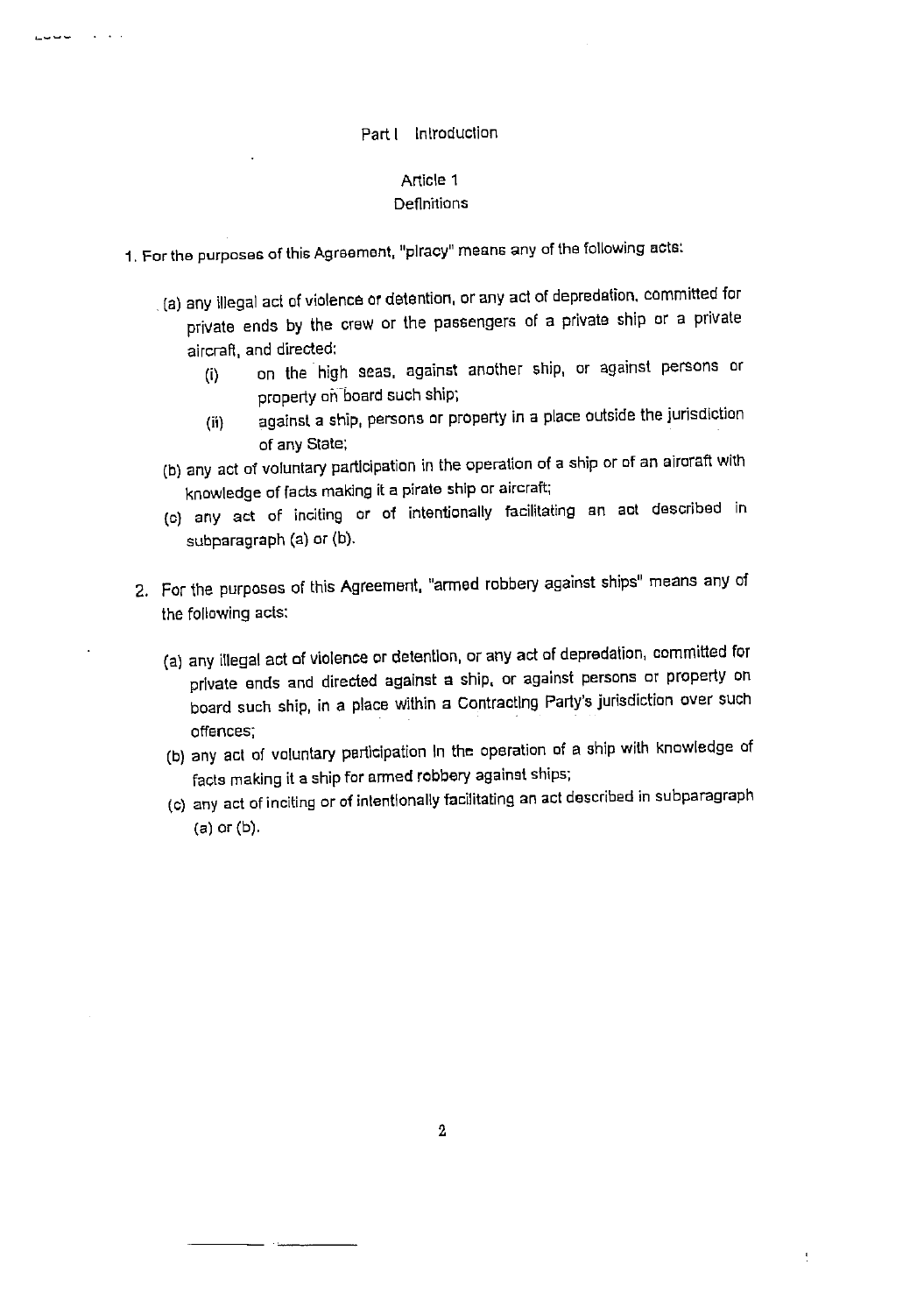### General Provisions

- 1. The Contracting Parties shall, In accordance with their respective national laws and regulations and subject to their available resources or capabilities, implement this Agreement, including preventing and suppressing piracy and armed robbery against ships, to the fullest extent possible.
- 2. Nothing in this Agreement shall affect the rights and obligations of any Contracting Party under the international agreements to which that Contracting Party is party, including the UNCLOS, and the relevant rules of international law.
- 3. Nothing in this Agreement shall affect the immunities of warships and other government ships operated for non-commercial purposes.
- 4. Nothing in this Agreement, nor any act or activity carried out under this Agreement shall prejudice the position of any Contracting Party with regard to any dispute concerning territorial sovereignty or any issues related to the law of the sea.
- 5. Nothing in this Agreement entities a Contracting Party to undertake in the territory of another Contracting Party the exercise of jurisdiction and performance of functions which are exclusively reserved for the authorities of that other Contracting Party by its national law.
- 6. In applying paragraph 1 of Article 1, each Contracting Party shall give due regard to the relevant provisions of the UNCLOS without prejudice to the rights of the third Parties.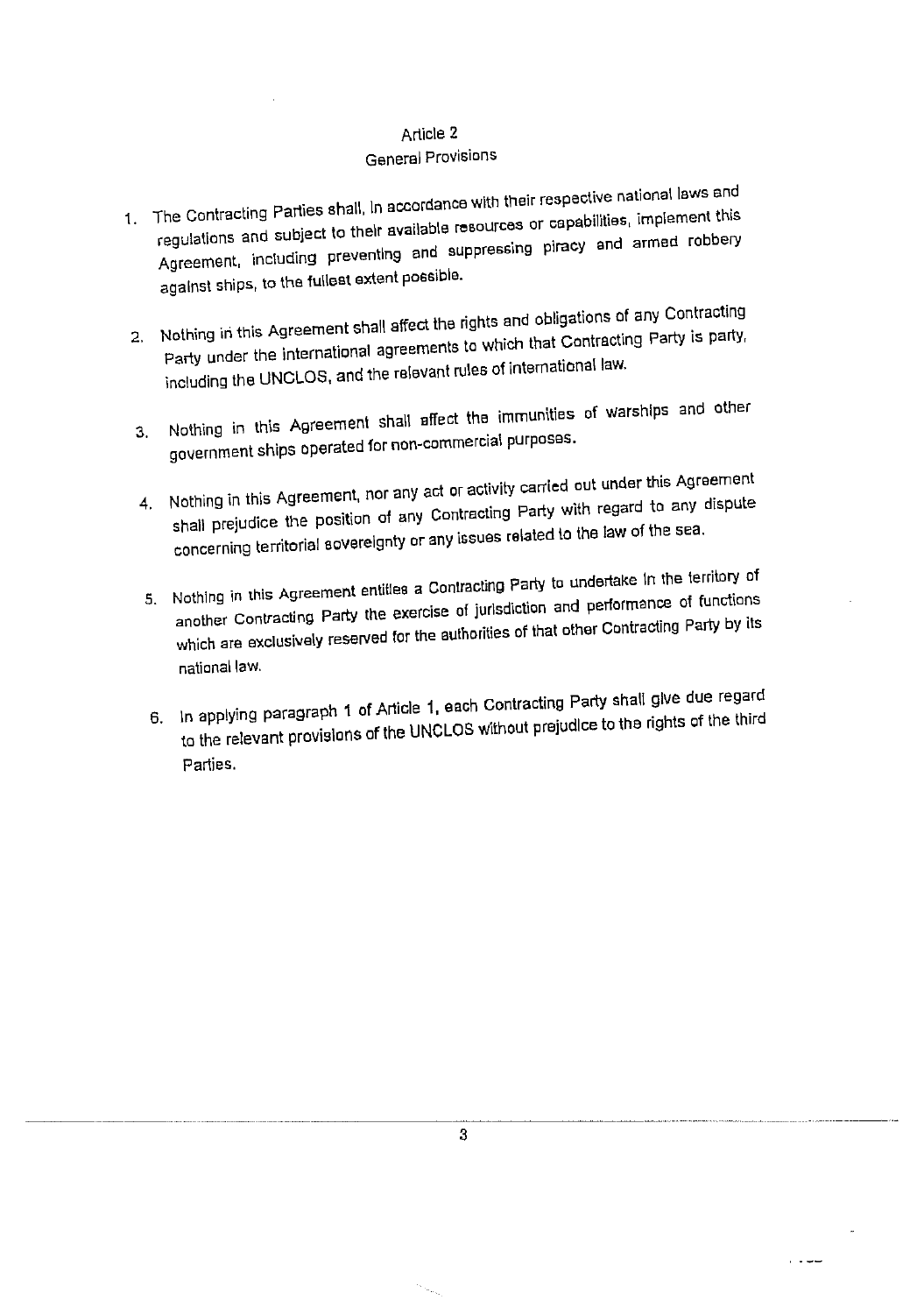### **General Obligations**

- 1. Each Contracting Party shall, in accordance with its national laws and regulations and applicable rules of international law, make every effort to take effective measures in respect of the following:
	- (a) to prevent and suppress piracy and armed robbery against ships;
	- (b) to arrest pirates or persons who have committed armed robbery against ships;
	- (c) to seize ships or aircraft used for committing piracy or armed robbery against
	- ships, to seize ships taken by and under the control of pirates or persons who have committed armed robbery against ships, and to seize the property on board such ships; and
	- (d) to rescue victim ships and victims of piracy or armed robbery against ships.
- 2. Nothing in this Article shall prevent each Contracting Party from taking additional measures in respect of subparagraphs (a) to (d) above in its land territory.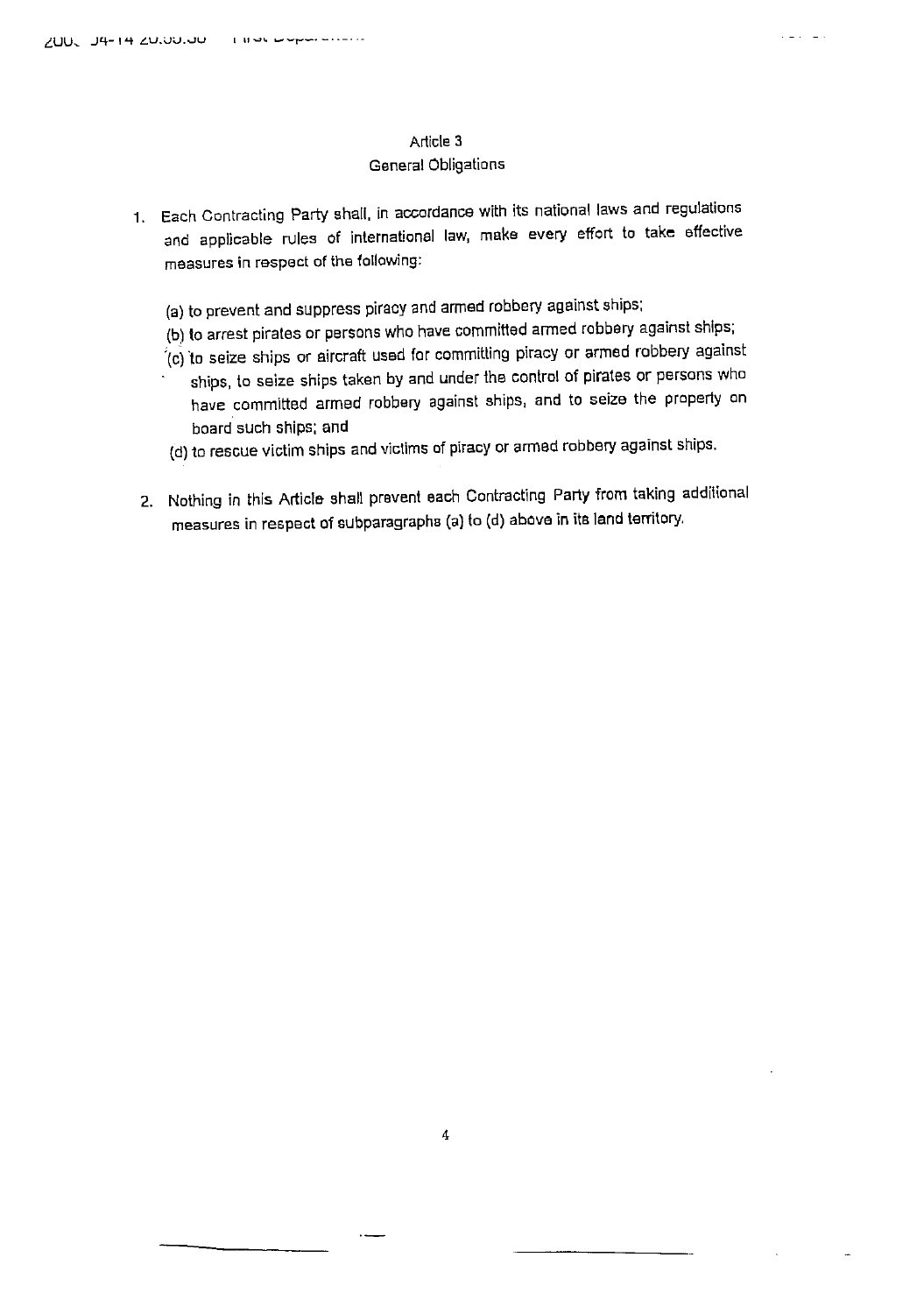# Part II Information Sharing Center

#### Article 4 Composition

- 1. An Information Sharing Center, hereinafter referred to as "the Center", is hereby established to promote close cooperation among the Contracting Parties in preventing and suppressing piracy and armed robbery against ships.
- 2. The Center shall be located in Singapore

a política de de de de de de

بالبار

- 3. The Center shall be composed of the Governing Council and the Secretariat.
- The Governing Council shall be composed of one representative from each 4. Contracting Party. The Governing Council shall meet at least once every year in Singapore, unless otherwise decided by the Governing Council.
- 5. The Governing Council shall make policies concerning all the matters of the Center and shall adopt its own rules of procedure, including the method of selecting its Chairperson.
- 6. The Governing Council shall take its decisions by consensus.
- 7. The Secretariat shall be headed by the Executive Director who shall be assisted by the staff. The Executive Director shall be chosen by the Governing Council.
- 8. The Executive Director shall be responsible for the administrative, operational and financial matters of the Center in accordance with the policies as determined by the Governing Council and the provisions of this Agreement, and for such other matters as determined by the Governing Council.
- 9. The Executive Director shall represent the Center. The Executive Director shall, with the approval of the Governing Council, make rules and regulations of the Secretariat.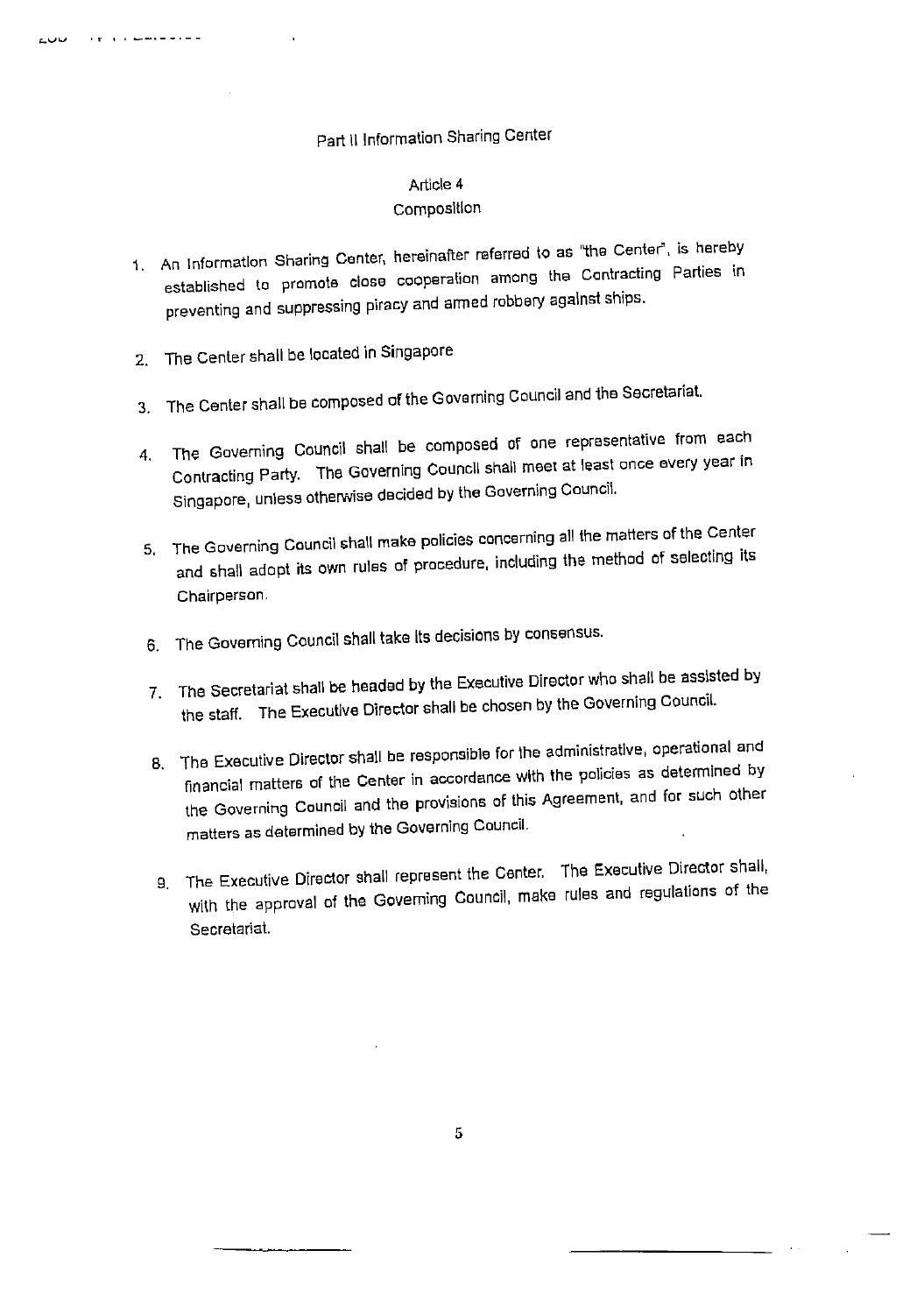### Headquarters Agreement

- 1. The Center, as an international organization whose members are the Contracting Parties to this Agreement, shall enjoy such legal capacity, privileges and immunities in the Host State of the Center as are necessary for the fulfillment of Its functions.
- 2. The Executive Director and the staff of the Secretariat shall be accorded, in the Host State, such privileges and immunities as are necessary for the fulfillment of their functions.
- 3. The Center shall enter into an agreement with the Host State on matters including those specified in paragraphs 1 and 2 of this Article.

### Article B

### Financing

- 1. The expenses of the Center, as provided for in the budget decided by the Governing Council, shall be provided by the following sources:
	- (a) Host State financing and support;

mark and determined the contract of

 $\alpha$  .  $\beta$  ,  $\gamma$ 

cuus

- (b) Voluntary contributions from the Contracting Parties;
- (c) Voluntary contributions from international organizations and other entities, in accordance with relevant criteria adopted by the Governing Council; and
- (d) Any other voluntary contributions as may be agreed upon by the Governing Council.
- 2. Financial matters of the Center shall be governed by a Financial Regulation to be adopted by the Governing Council.
- 3. There shall be an annual audit of the accounts of the Center by an independent auditor appointed by the Governing Council. The audit report shall be submitted to the Governing Council and shall be made public, in accordance with the Financial Regulation.

**Committee Contracts** of the Committee Contracts of the Committee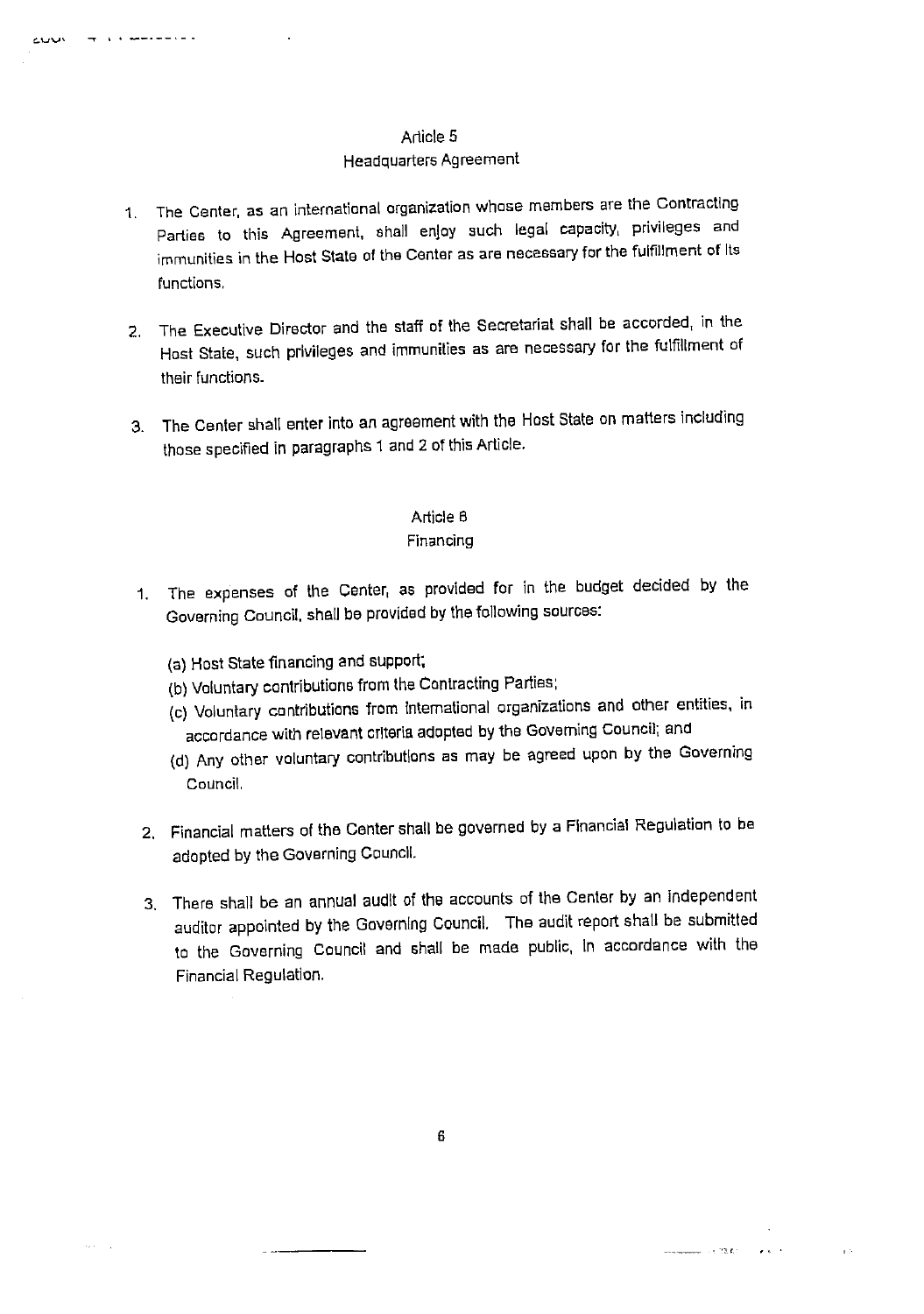ā

#### Article 7 Functions

The functions of the Center shall be:

- (a) to manage and maintain the expeditious flow of information relating to incidents of piracy and armed robbery against ships among the Contracting Parties;
- (b) to collect, collate and analyze the information transmitted by the Contracting Parties concerning piracy and armed robbery against ships, including other relevant information, if any, relating to individuals and transnational organized criminal groups committing acts of piracy and armed robbery against ships;
- (c) to prepare statistics and reports on the basis of the information gathered and analyzed under subparagraph (b), and to disseminate them to the Contracting Parties:
- (d) to provide an appropriate alert, whenever possible, to the Contracting Parties if there is a reasonable ground to believe that a threat of incidents of piracy or armed robbery against ships is imminent;
- (e) to circulate requests referred to in Article 10 and relevant information on the measures taken referred to in Article 11 among the Contracting Parties;
- (f) to prepare non-classified statistics and reports based on information gathered and analyzed under subparagraph (b) and to disseminate them to the shipping
- community and the International Maritime Organization; and (g) to perform such other functions as may be agreed upon by the Governing Council with a view to preventing and suppressing piracy and armed robbery against ships.

#### **Article B**

#### Operation

- 1. The daily operation of the Center shall be undertaken by the Secretariat.
- In carrying out its functions, the Center shall respect the confidentiality of  $2.$ information provided by any Contracting Party, and shall not release or disseminate such information unless the consent of that Contracting Party is given in advance.
- 3. The Genter shall be operated in an effective and transparent manner, in accordance with the policles made by the Governing Council, and shall avoid duplication of existing activities between the Contracting Parties.

 $\tau$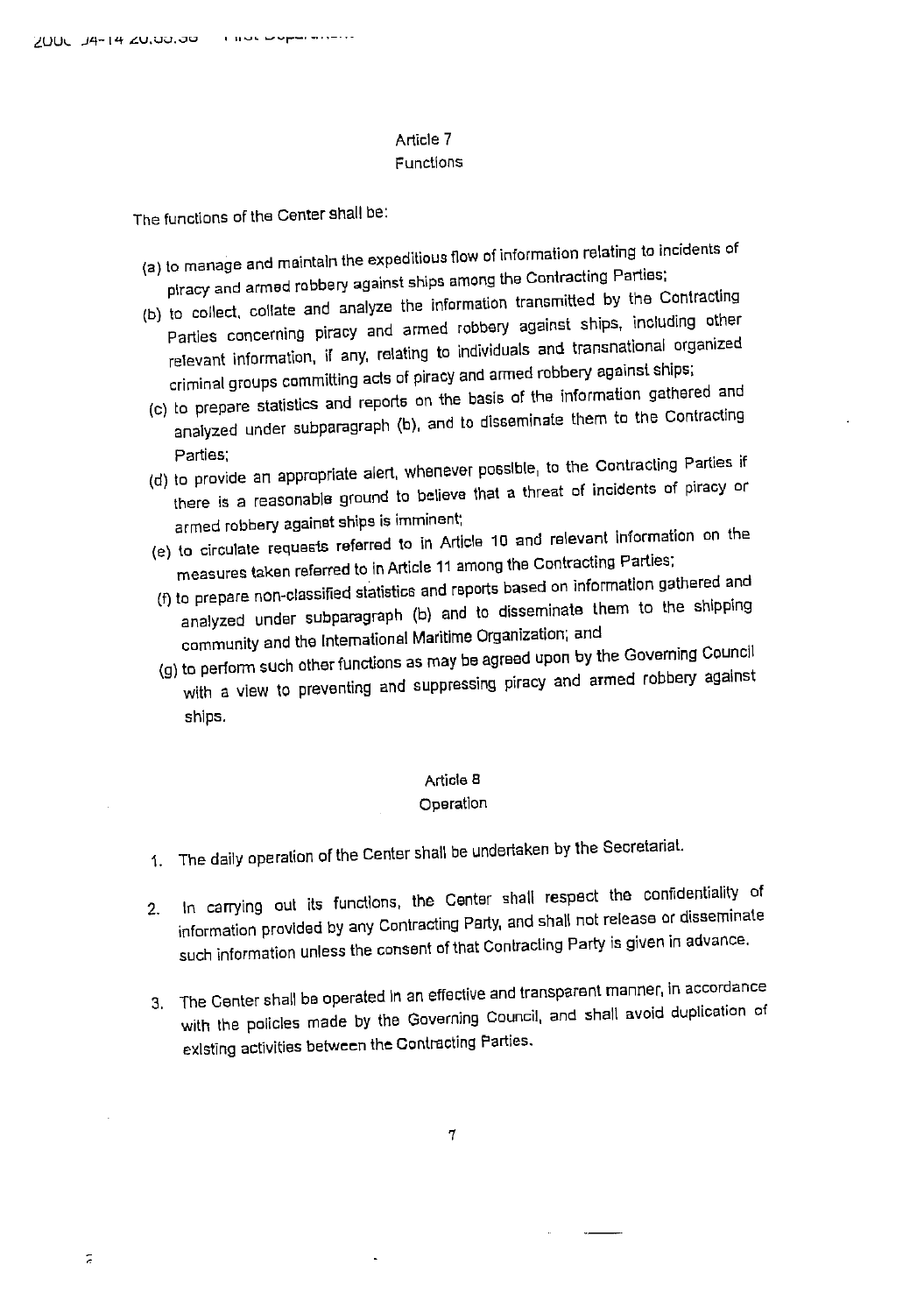Part III Cooperation through the Information Sharing Center

والمتمسوسين والروم

بان ا

# Article 9

### Information Sharing

- 1. Each Contracting Party shall designate a focal point responsible for its communication with the Center, and shall declare its designation of such focal point at the time of its signature or its deposit of an instrument of notification provided for in Article 18.
- 2. Each Contracting Party shall, upon the request of the Center, respect the confidentiality of information transmitted from the Center.
- 3. Each Contracting Party shall ensure the smooth and effective communication between its designated focal point, and other competent national authorities including rescue coordination centers, as well as relevant non-governmental organizations.
- 4. Each Contracting Party shall make every effort to require its ships, ship owners, or ship operators to promptly notify relevant national authorities including focal points, and the Center when appropriate, of incidents of piracy or armed robbery against ships.
- 5. Any Contracting Party which has received or obtained information about an imminent threat of, or an incident of, piracy or armed robbery against ships shall promptly notify relevant information to the Center through Its designated focal point.
- 6. In the event that a Contracting Party receives an alert from the Center as to an imminent threat of piracy or armed robbery against ships pursuant to subparagraph (d) of Article 7, that Contracting Party shall promptly disseminate the alert to ships within the area of such an imminent threat.

- -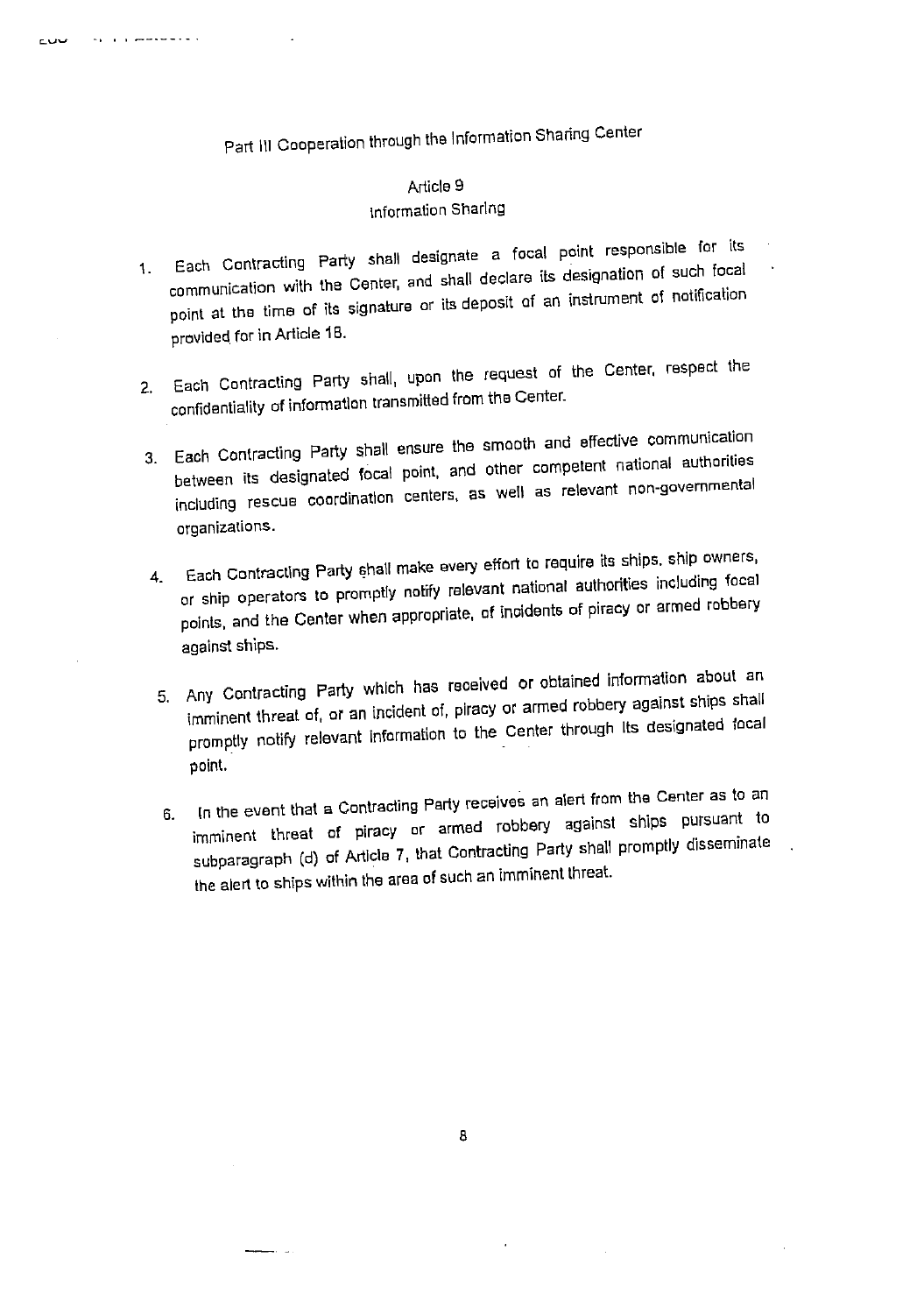### Request for Cooperation

- 1. A Contracting Party may request any other Contracting Party, through the Center or directly, to cooperate in detecting any of the following persons, ships, or aircraft:
	- (a) pirates;
	- (b) persons who have committed armed robbery against ships;
	- (c) ships or aircraft used for committing piracy or armed robbery against ships, and ships taken by and under the control of pirates or persons who have committed armed robbery against ships; or
	- (d) victim ships and victims of piracy or armed robbery against ships.
	- 2. A Contracting Party may request any other Contracting Party, through the Center or directly, to take appropriate measures, including arrest or seizure, against any of the persons or ships mentioned in subparagraph (a), (b), or (c) of paragraph 1 of this Article, within the limits permitted by its national laws and regulations and applicable rules of international law.
	- 3. A Contracting Party may also request any other Contracting Party, through the Center or directly, to take effective measures to rescue the victim ships and the victims of piracy or armed robbery against ships.
	- 4. The Contracting Party which has made a direct request for cooperation pursuant to paragraphs 1, 2 and 3 of this Article shall promptly notify the Center of such request.
	- 5. Any request by a Contracting Party for cooperation involving extradition or mutual legal assistance in criminal matters shall be made directly to any other Contracting Party.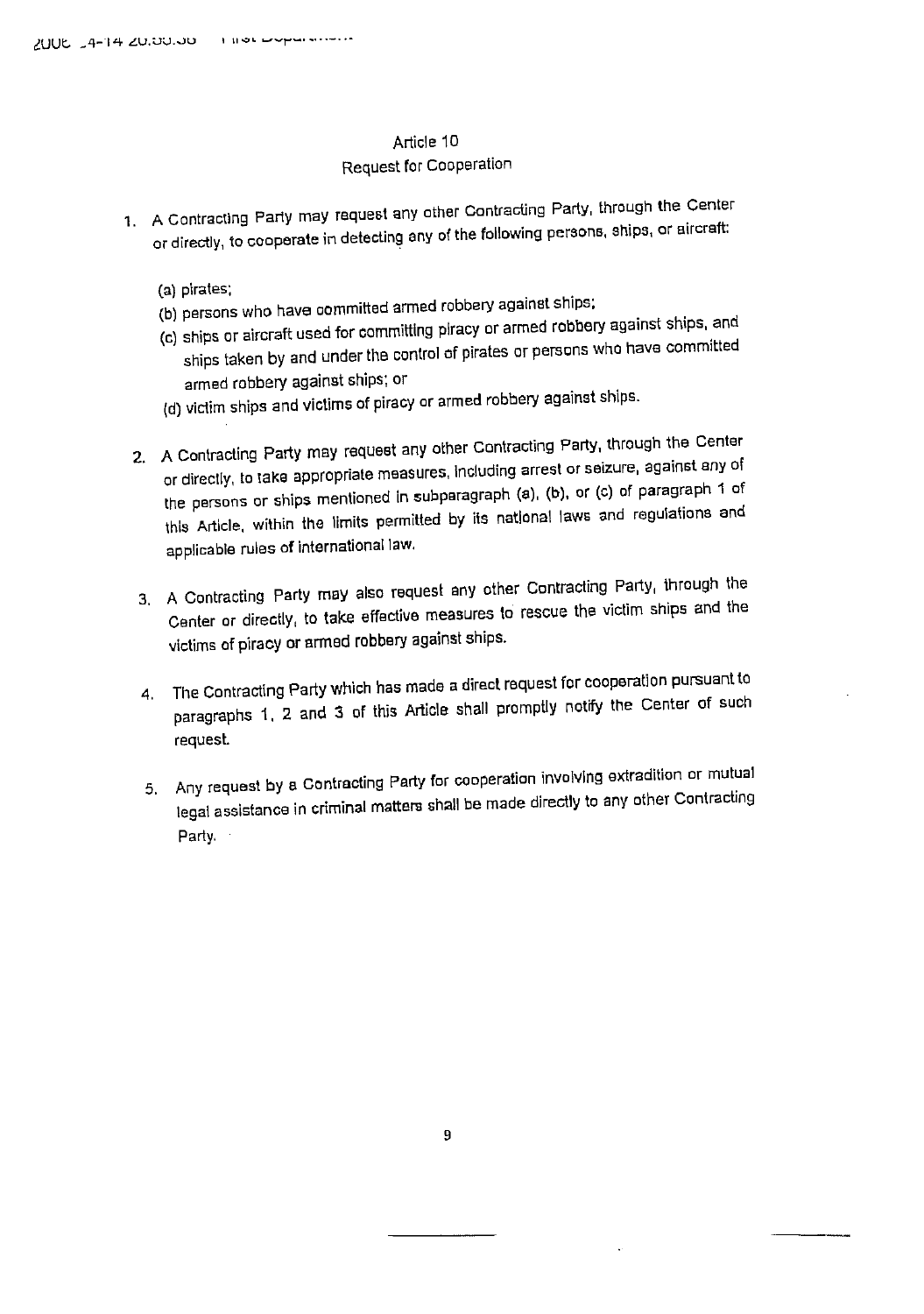the control

 $\overline{\imath}$ 

and a state company

#### Article 11

# Cooperation by the Requested Contracting Party

- 1. A Contracting Party, which has received a request pursuant to Article 10, shall, subject to paragraph 1 of Article 2, make every effort to take effective and practical measures for implementing such request.
- 2. A Contracting Party, which has received a request pursuant to Article 10, may seek additional information from the requesting Contracting Party for the implementation of such request.
- 3. A Contracting Party, which has taken measures referred to in paragraph 1 of this Article, shall promptly notify the Center of the relevant information on the measures taken.

### Part IV Cooperation

### Article 12 Extradition

A Contracting Party shall, subject to its national laws and regulations, endeavor to extradite pirates or persons who have committed armed robbery against ships, and who are present in its territory, to the other Contracting Party which has jurisdiction over them, at the request of that Contracting Party.

### Article 13

# Mutual Legal Assistance

A Contracting Party shall, subject to its national laws and regulations, endeavor to render mutual legal assistance in criminal matters, including the submission of evidence related to piracy and armed robbery against ships, at the request of another Contracting Party.

10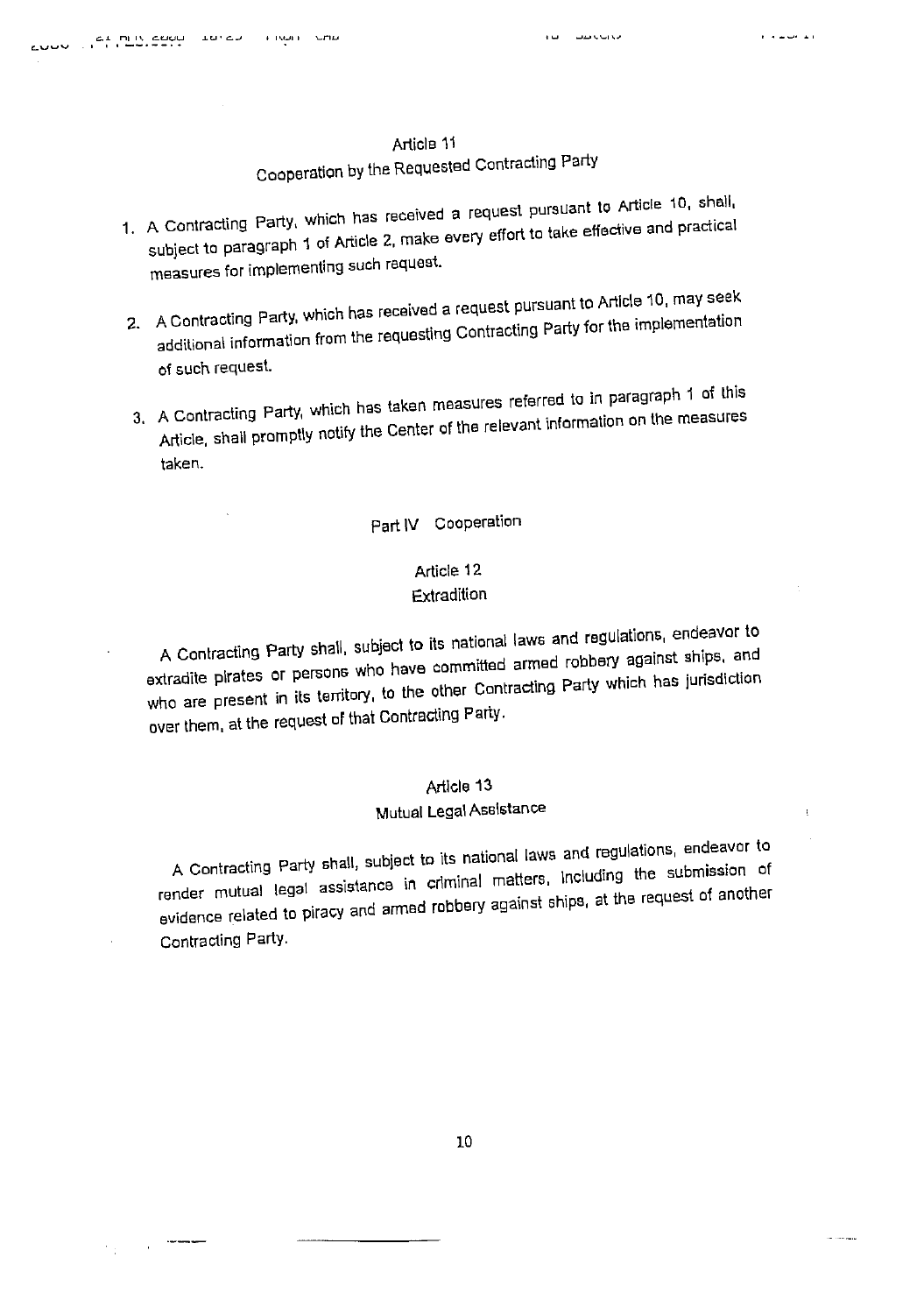**Figure** and construction of

cuu

#### Capacity Building

- 1. For the purpose of enhancing the capacity of the Contracting Parties to prevent and suppress piracy and armed robbery against ships, each Contracting Party shall endeavor to cooperate to the fullest possible extent with other Contracting Parties which request cooperation or assistance.
- 2. The Center shall endeavor to cooperate to the fullest possible extent in providing capacity building assistance.
- 3. Such capacity building cooperation may include technical assistance such as educational and training programs to share experiences and best practices.

### Article 15 Cooperative Arrangements

Cooperative arrangements such as joint exercises or other forms of cooperation, as appropriate, may be agreed upon among the Contracting Parties concerned.

# Article 16

### Protection Measures for Ships

Each Contracting Party shall encourage ships, ship owners, or ship operators, where appropriate, to take protective measures against piracy and armed robbery against ships, taking into account the relevant international standards and practices, in particular, recommendations adopted by the International Maritime Organization.

#### Part V Final Provisions

#### Article 17

## **Settlement of Disputes**

Disputes arising out of the interpretation or application of this Agreement, including those relating to liability for any loss or damage caused by the request made under paragraph 2 of Article 10 or any measure taken under paragraph 1 of Article 11, shall be settled amicably by the Contracting Parties concerned through negotiations in accordance with applicable rules of international law.

 $\overline{\mathbf{r}}$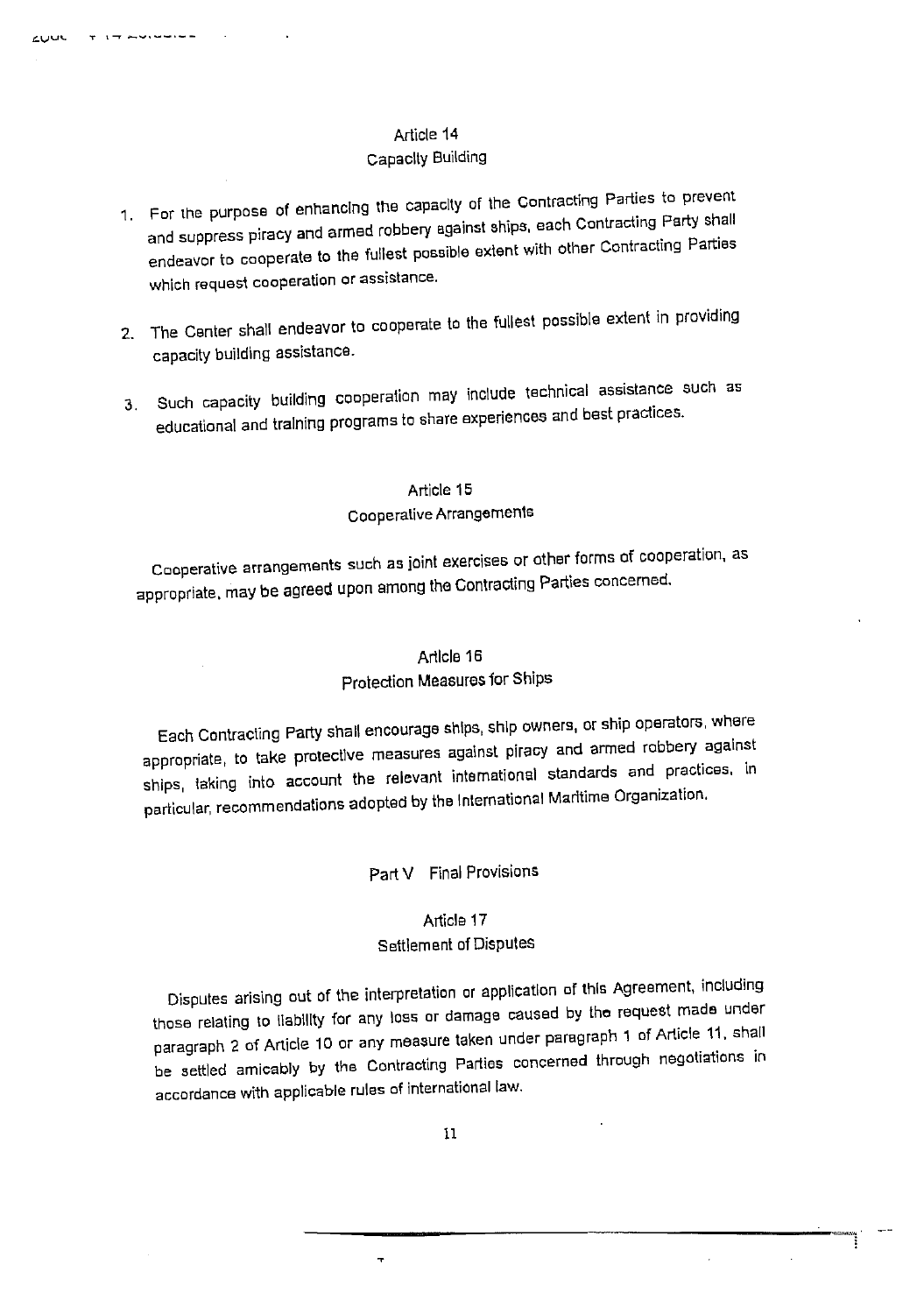# Article 18 Signature and Entry into Force

- 1. This Agreement shall be open for signature at the depositary referred to in paragraph 2 below by the People's Republic of Bangladesh, Brunel Darussalam, the Kingdom of Cambodia, the People's Republic of China, the Republic of India, the Republic of Indonesia, Japan, the Republic of Korea, the Lao People's Democratic Republic, Malaysia, the Union of Myanmar, the Republic of the Philippines, the Republic of Singapore, the Democratic Socialist Republic of Sri Lanka, the Kingdom of Thailand, the Socialist Republic of Viet Nam.
- 2. The Government of Singapore is the depositary of this Agreement.
- 3. This Agreement shall enter into force 90 days after the date on which the tenth instrument of notification by a State listed in paragraph 1, indicating the completion of its domestic requirements, is submitted to the depositary. Subsequently it shall enter into force in respect of any other State listed In paragraph 1 above 30 days after its deposit of an instrument of notification to the depositary.
- 4. The depositary shall notify all the States listed in paragraph 1 of the entry into force of this Agreement pursuant to paragraph 3 of this Article.
- 5. After this Agreement has entered into force, it shall be open for accession by any State not listed in paragraph 1. Any State desiring to accede to this Agreement may so notify the depositary, which shall promptly circulate the receipt of such notification to all other Contracting Parties. In the absence of a written objection by a Contracting Party within 80 days of the receipt of such notification by the depositary, that State may deposit an instrument of accession with the depositary, and become a party to this Agreement 60 days after such deposit of instrument of accession.

 $\bar{A}$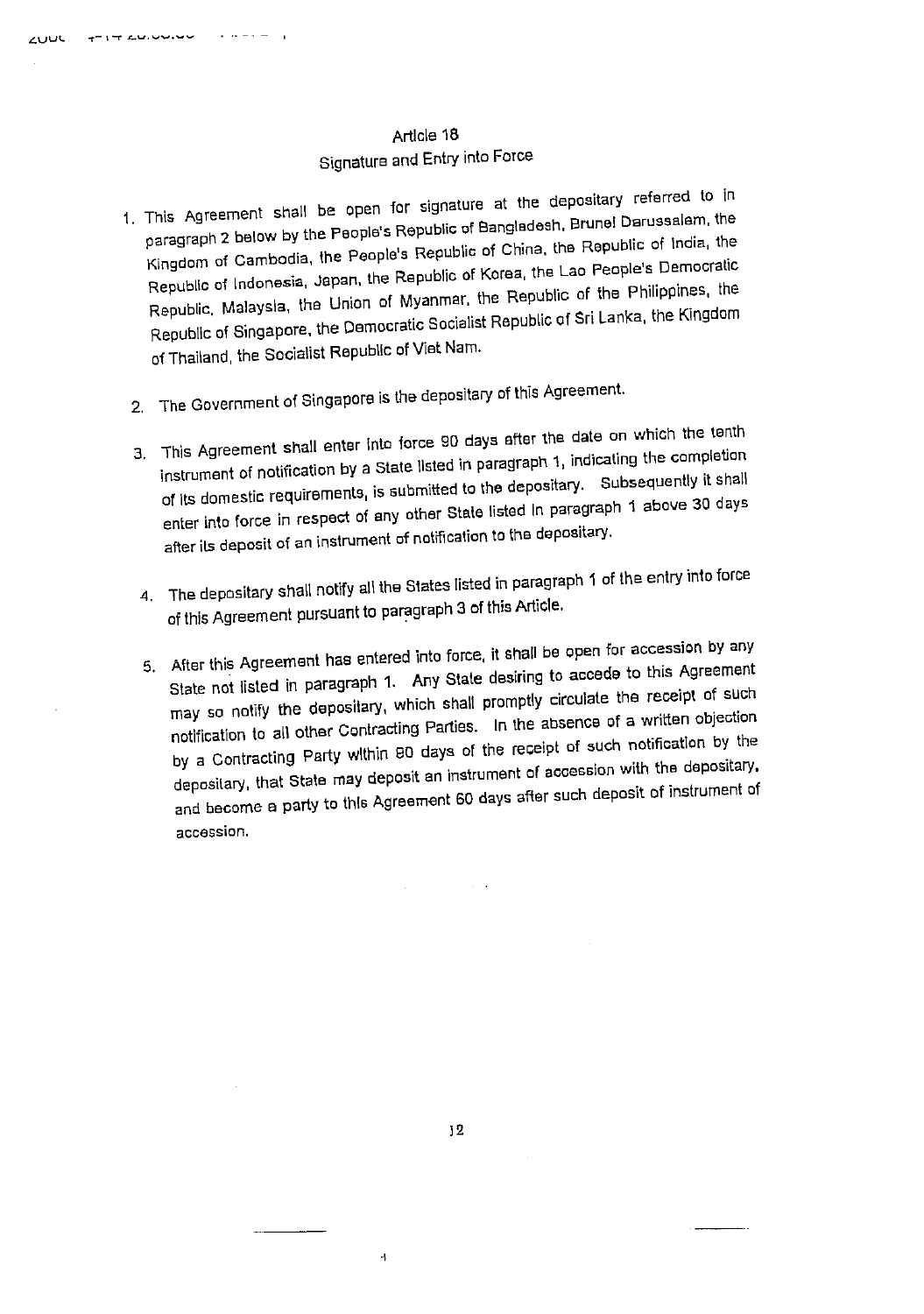# Amendment

- 1. Any Contracting Party may propose an amendment to this Agreement, any time after the Agreement enters into force. Such amendment shall be adopted with the consent of all Contracting Parties.
- 2. Any amendment shall enter into force 90 days after the acceptance by all Contracting Parties. The instruments of acceptance shall be deposited with the depositary, which shall promptly notify all other Contracting Parties of the deposit of such instruments.

### Article 20

#### Withdrawal

- 1. Any Contracting Party may withdraw from this Agreement at any fime after the date of its entry into force.
- 2. The withdrawal shall be notified by an instrument of withdrawal to the depositary.
- 3. The withdrawal shall take effect 180 days after the receipt of the instrument of withdrawal by the depositary.
- 4. The depositary shall promptly notify all other Contracting Parties of any withdrawal.

# Article 21

### Authentic Text

This Agreement shall be authentic in the English language.